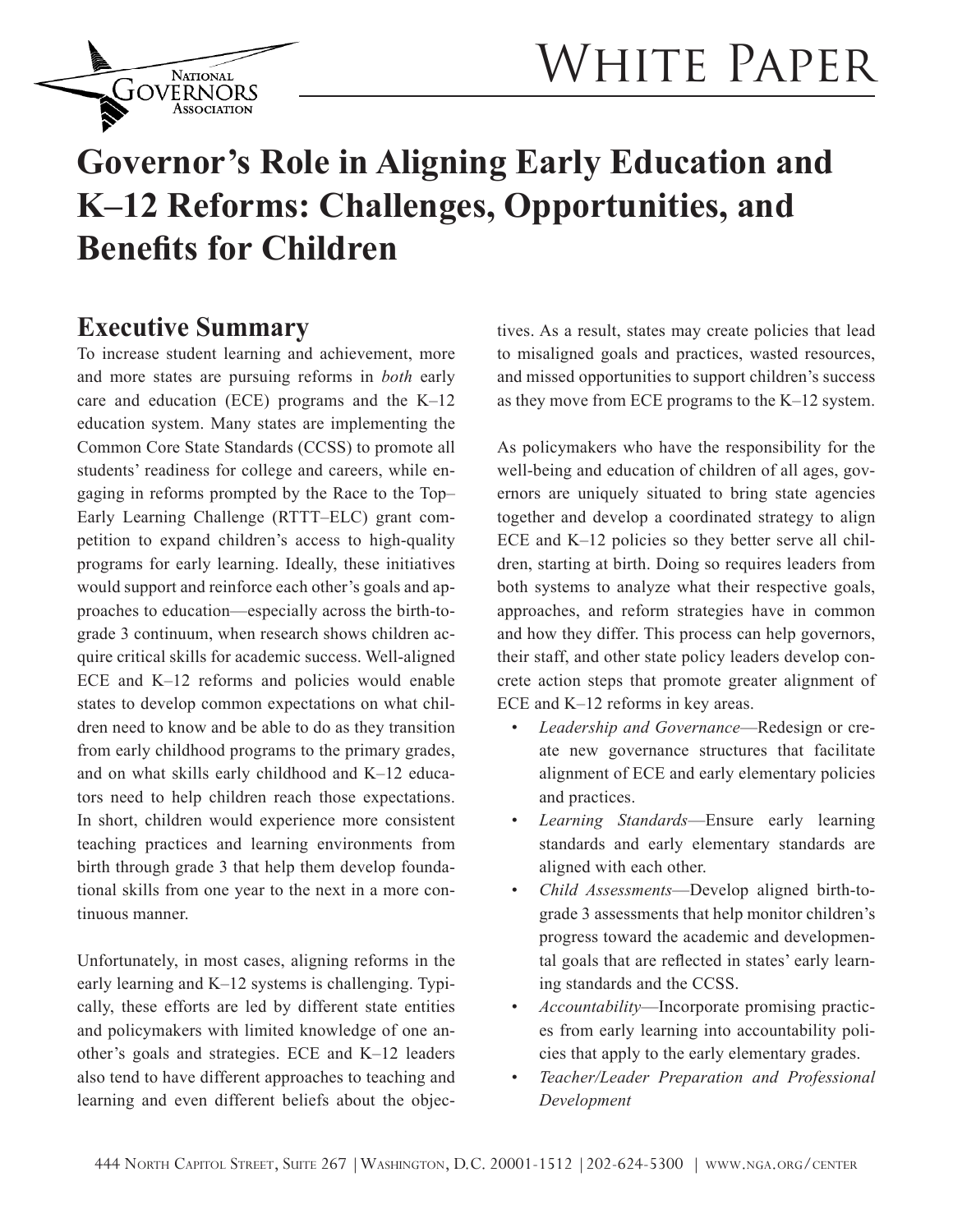- o Strengthen the capacity of ECE teachers/ leaders to prepare children for the CCSS.
- o Help ECE and K–3 teachers align their approaches to teaching and learning.
- o Develop credential and certification policies for elementary teachers and principals that support both the CCSS and best practices in early education.
- *• Resource Allocation and Reallocation*—Realign resources to support access to high-quality ECE programs.

# **Introduction**

Gaps in children's learning and development appear well before they start kindergarten. Disparities in children's cognitive, social, and physical development have been documented as early as nine months, and these disparities continue to grow during the first five years of life.<sup>1</sup> This early achievement gap puts many children, especially those from low-income and other at-risk backgrounds, at a serious disadvantage as they enter the public school system. Moreover, researchers continue to find strong relationships between children's cognitive and social competence before kindergarten and later academic success.<sup>2</sup> In a study of several large longitudinal data sets that tracked children's development through ages 8, 10, and 14, students' reading and math skills and ability to focus at kindergarten entry were significant predictors of later academic achievement.3

High-quality early care and education (ECE) can put children on a more promising trajectory. Decades of research demonstrates these programs can significantly improve young children's capacity for learning and interacting constructively with peers and adults, leading to lifelong academic and social benefits. Among the benefits are higher high school completion rates and lower rates of grade retention and special education placements.4 Yet participation in early learning programs does not preclude future academic challenges. If an ECE program does not meet sufficiently high standards, its benefits may be short-lived.<sup>5</sup> At the same

time, if the public school system—especially the early elementary grades—is not equipped to sustain and build on the benefits of high-quality ECE programs, the gains children make in the early years may not translate into long-term academic success.<sup>6</sup> Therefore, done well, a more aligned and integrated approach that takes advantage of the potential of both ECE and the early elementary years can reduce the likelihood that low-income children fall behind early in life or experience a growing achievement gap over time.

For these reasons, states are exploring policies and reforms that boost school readiness and build on early gains to improve student achievement in kindergarten and beyond. One strategy, often called birth-to-3rd grade (B–3rd) reform, focuses on the alignment of policies and reforms in states' ECE programs and the early elementary grades so they support and reinforce each other's goals and approaches. Such alignment promotes a more consistent and coherent learning experience for children as they transition from the first five years of life to the primary grades. Unfortunately, in most cases, reform efforts in the early learning and public education systems are led by different state entities and policymakers with limited knowledge of each other's goals and strategies. ECE and K–12 leaders tend to have different approaches to or assumptions about teaching and learning, so they need to take steps to coordinate with each other to effectively support the children they both serve. Otherwise, states run the risk of creating policies that lead to wasted resources and misaligned goals and practices, causing many children to fall behind as they move from ECE programs to the public education system.

As policymakers who have the responsibility for the well-being and education of children of all ages, governors are uniquely situated to bring state agencies together and align their improvement strategies—including their funding and accountability mechanisms—to better serve young people across the ECE and public education systems. As states begin to implement reforms related to major ECE and K–12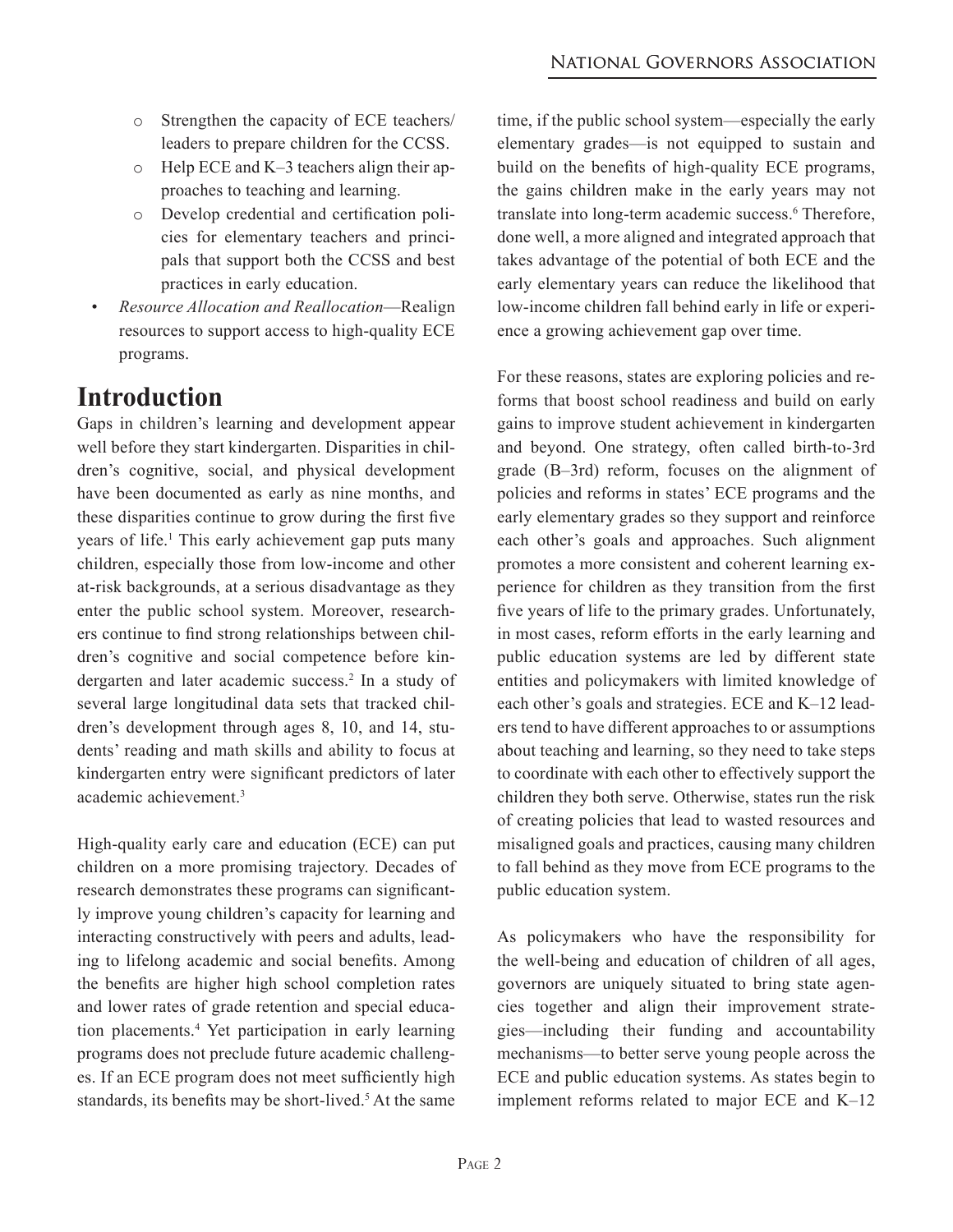initiatives, such as the Common Core State Standards (CCSS) and the Race to the Top–Early Learning Challenge (RTTT-ELC), governors have an opportunity to develop a more aligned B–3rd strategy for education reform across agencies. Doing so requires leaders from both systems to analyze their respective goals, approaches, and reform strategies. State leaders, for example, can examine the extent to which governance structures, learning standards, student assessments, educator quality policies, and resource allocation decisions foster greater alignment between ECE and K–12 policies and produce better results for more students.

#### **Challenges and Opportunities in Aligning Common Core and Early Learning Reforms**

To achieve the goals of the CCSS and RTTT–ELC, states are focusing on many of the same teaching and learning issues. Forty-five states, the District of Columbia, and three territories have adopted the CCSS and are now implementing significant changes to their policies related to accountability, assessment; and training and evaluations for teachers, principals, and other school leaders to increase the likelihood that more students will meet or exceed the more ambitious standards. At the same time, in response to the RTTT–ELC grant competition, 35 states, the District of Columbia, and Puerto Rico developed ECE reform proposals to increase children's access to high-quality programs for early learning by addressing similar issues, including comprehensive learning standards, high-quality assessments, and the quality of the talent delivering instruction and other services. Although only 14 states are expected to receive RTTT–ELC funds by the end of 2012 to implement their plans over the next three years, many of the other applicants also intend to move forward with their proposals.7

Thus, in the next few years, most states will be engaged in both reform efforts simultaneously. Thirtyfour of the 37 RTTT–ELC applicants—and 13 of the 14 winners—have adopted the CCSS.<sup>8</sup> In addition, 18 of the RTTT–ELC applicants also submitted plans for

reforms in kindergarten through grade 3 that aim to sustain the effects of ECE programs into the early elementary years.<sup>9</sup> Ideally, the two streams of activities should complement each other. ECE policy reforms prompted by RTTT–ELC proposals should put children on a better trajectory to reach the CCSS when they enter kindergarten. CCSS implementation should then reinforce the benefits that children reap from high-quality early learning experiences to extend their growth and development into the K–12 years. The concurrent early childhood and K–12 reforms present policymakers an opportunity to develop a coherent B- $3<sup>rd</sup>$  strategy for raising student achievement. To do so, however, they need a better understanding of the ways existing ECE and public education systems and their strategies are not aligned well.

State leaders need to consider six key issues and the related challenges and opportunities.

*Leadership and Governance*. Typically, governors, state superintendents, and their respective staff are closely engaged in CCSS implementation and other public education reform initiatives. In contrast, state early childhood advisory councils, multiple cabinetlevel departments, separate early learning agencies, or ECE staff within state education agencies oversee ECE reforms, usually with limited involvement from the governor's office or the state superintendent. Restructuring governance to facilitate increased communication and collaboration between ECE and K–12 policy and administrative leaders, practitioners, and other experts can help ensure that their respective reform initiatives have complementary goals and approaches.

*Learning Standards*. CCSS focuses states' policies and resources on more rigorous standards in English language arts and mathematics. ECE reforms aim to increase early childhood programs' attention on research-based standards that include literacy and math, but also health, physical development, social and emotional development, and skills related to chil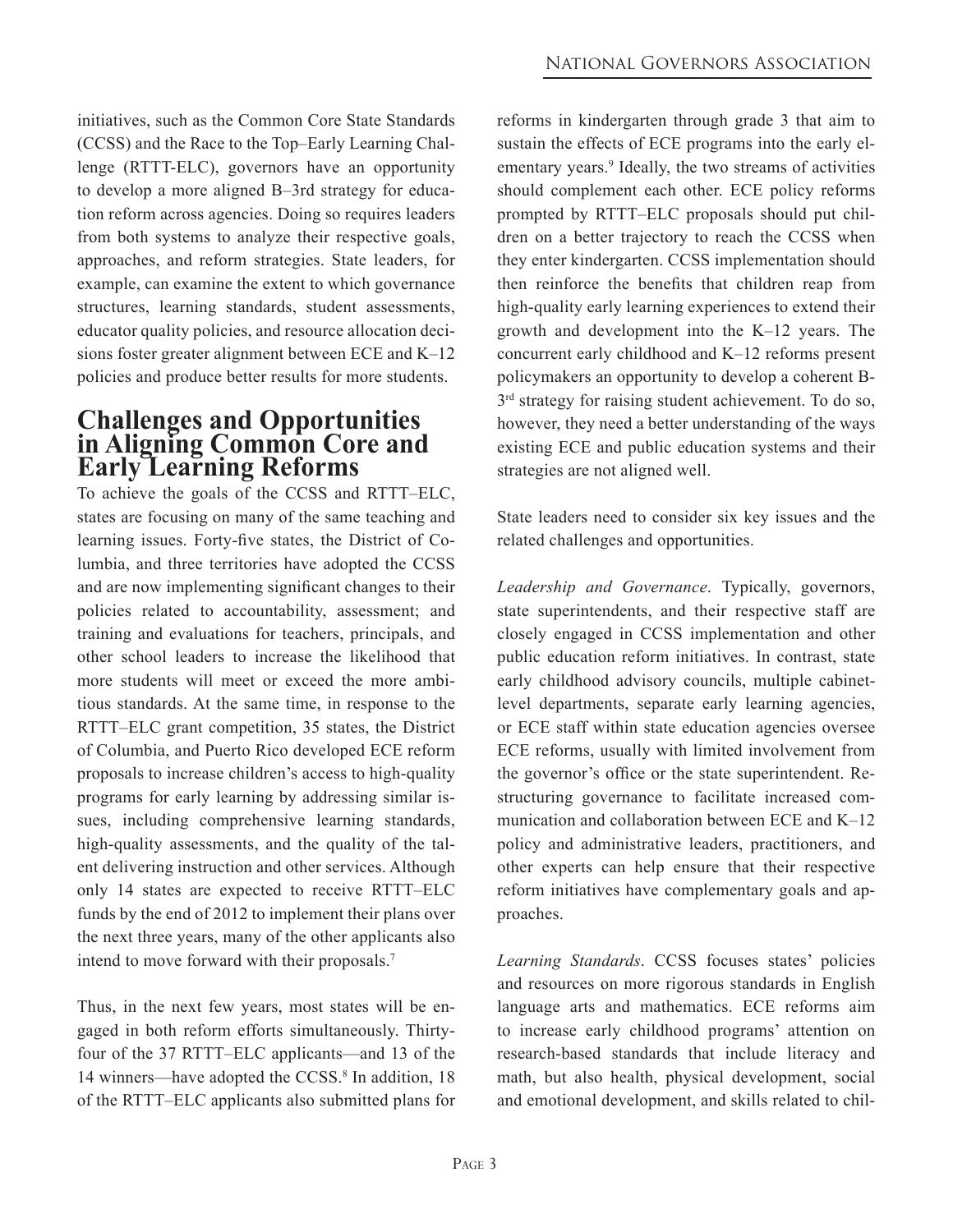dren's capacity to learn (often called approaches to learning.10) Standards influence other education policies, so the difference in emphasis between ECE and K–12 standards in terms of what children should know and be able to do may result in inconsistent practices and policies. Conversely, developing more aligned B– 3rd standards would establish a more coherent learning pathway from birth through the early elementary years, with expectations about children's learning and development that are shared by both ECE and public schools.

*Child Assessments*. Two consortia of states—the Partnership for Assessment of Readiness for College and Careers (PARCC) and the Smarter Balanced Assessment Consortium—are developing English language arts and math assessments for grades 3 to 12 that are aligned to the CCSS. PARCC also is developing K–2 formative assessments. For young children below age five, research and best practices in ECE have promoted the use of assessments that examine domains of learning and development beyond reading and math. In the RTTT–ELC guidelines, states' proposals for kindergarten entry assessments (KEAs) were required to follow such a comprehensive approach. Those K–12 and ECE assessment efforts reflect different beliefs about what needs to be assessed in children's learning and development and therefore, what knowledge and skills policies and instruction should support. A more aligned B–3rd grade assessment system would enable policymakers and educators at the state and local levels to measure children's development in a more comprehensive way and to implement data-informed interventions that support children's academic, social, and emotional growth.

*Accountability*. Most states, whether through their own initiative or motivated by incentives from Race to the Top grants or Elementary and Secondary Education Act waivers to meet the higher expectations of the Common Core, have implemented policies that tie annual increases in student assessments—as one of multiple indicators—to evaluate the effectiveness

of teachers, leaders, schools, and districts. Using test scores as a measure of program accountability is more challenging for ECE programs and early elementary grades, because these settings usually do not use standardized tests for high-stakes purposes. Moreover, the nature of young children's development makes attaining reliable and valid assessment data for program accountability purposes difficult from both a scientific and pragmatic standpoint.<sup>11</sup> For these reasons, states can benefit from an accountability approach for prekindergarten to grade 3 (PreK-3) that is more aligned with best practices from ECE systems than from K–12 reform models.

*Teacher/Leader Preparation and Professional Development*. States are evaluating and improving their programs for teacher/leader preparation and investments in professional development so they can better support teachers' and principals' ability to implement the CCSS. At the same time, RTTT–ELC requires states to develop plans to improve ECE workforce quality. Some states' applications also include professional development strategies for PreK-3 teachers and elementary school principals to promote instruction and policies that incorporate ECE best practices into the early elementary years. Given the different approaches to standards and assessments discussed above, states may need to take steps to ensure efforts to reform educators' preparation and professional development are guided by consistent expectations for professional competencies and children's learning and development.

*Resource Allocation and Reallocation*. Although state revenues have begun to recover lately, increases in health care spending have exceeded increases in revenues. This has put a squeeze on all other state spending, including spending for education at a time of increasing student performance expectations. As a result, states are examining their spending across the education continuum, from early childhood to postsecondary, to get the most out of existing state funds. Such efforts should take into account whether investments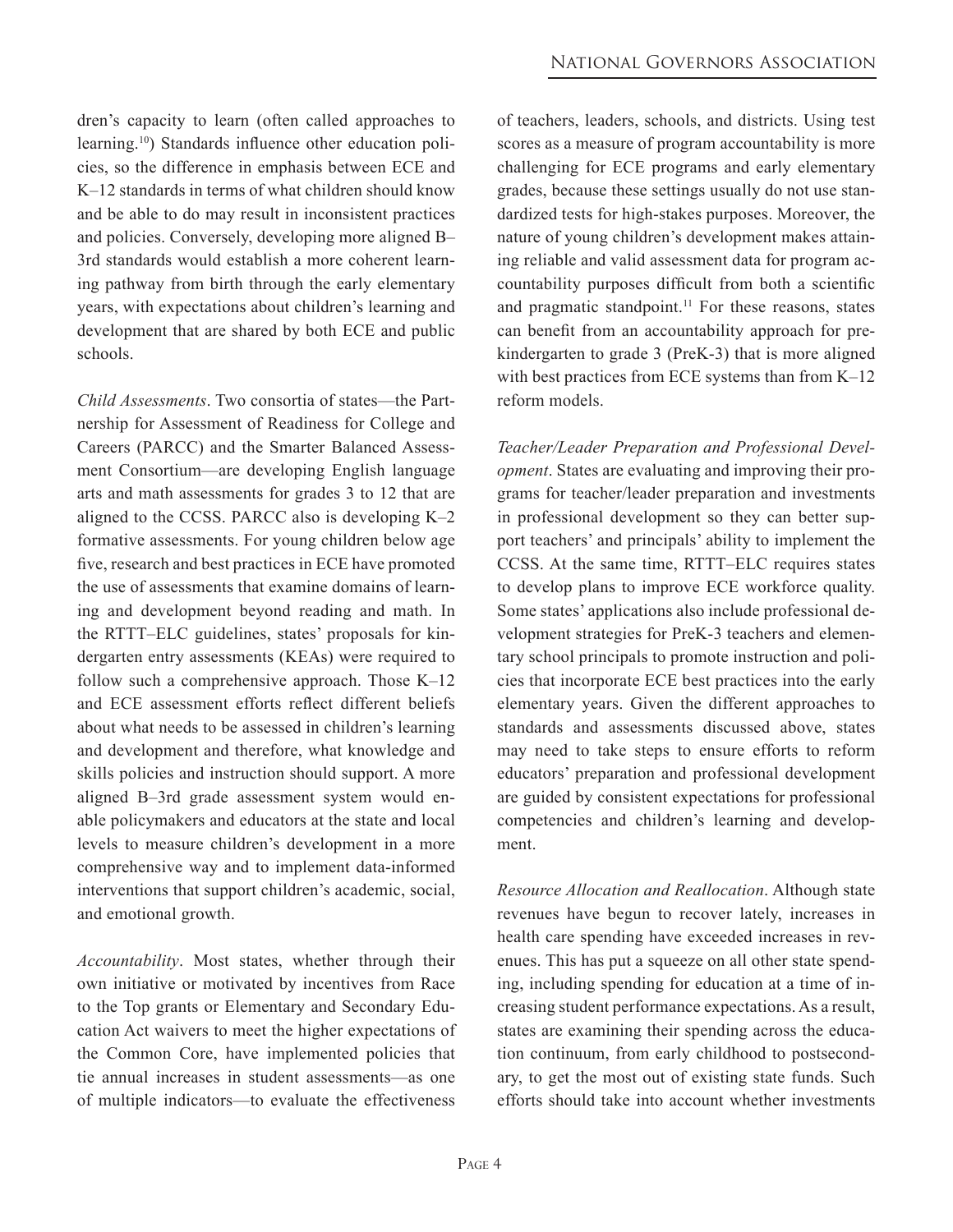in ECE programs and related improvement strategies, such as KEAs, data systems, and professional development, increase kindergartners' readiness for the rigor of the CCSS. At the same time, ECE spending needs to be adequate for programs to be accessible, especially in low-income communities, and attain a high level of quality. Policymakers who take a more strategic approach to making decisions about spending across the ECE and K–12 systems are more likely to get the expected returns from their investments from birth to grade 3. Furthermore, by allocating resources to expand access to early education, increase program quality, and better prepare young children for the CCSS, states stand to reap savings from reduced remediation expenses, such as grade retention and special education services.<sup>12</sup>

#### **What Governors and State Leaders Can Do to Increase Alignment and Results**

To meet the challenges and seize the opportunities related to ECE reforms and CCSS implementation, governors and other state leaders can consider several strategies.

*Leadership and Governance—Redesign or create new governance structures that facilitate alignment of ECE and early elementary policies and practices*. Both **New Jersey** and **North Carolina** have an early learning office within their state education agency that goes beyond administering ECE programs and helps align policies and practices from preschool through grade 3. In New Jersey, the [office](http://www.nj.gov/education/ece/) has cosponsored institutes for principals and superintendents to help them support PreK-3 classrooms in which teachers use consistent approaches and draw from best practices in both early learning and K–3 education. North Carolina's [early learning office](http://www.ncpublicschools.org/earlylearning/) is developing formative assessments from kindergarten through grade 3 that are aligned both to the CCSS and to other skills (e.g., social and emotional development and approaches to learning) that are found in the state's early learning standards. Importantly, both offices are embedded within the state education agency's academic division instead of operating as an isolated unit overseeing only preschool programs.

In **Pennsylvania**, the Office of Child Development [and Early Learning administers publicly funded ECE](http://www.dpw.state.pa.us/dpworganization/officeofchilddevelopmentandearlylearning/index.htm)  programs that serve children from birth to age five. Its deputy secretary reports to senior leaders in the Department of Education and the Department of Public Welfare, enabling the office to play a coordinating role. Among other initiatives, this office has increased alignment between the state's learning standards for preschoolers and those for early elementary students. Short of creating new governance structures, states can also ensure that, when appropriate, both ECE and K–12 perspectives are meaningfully represented in existing state agencies, advisory bodies, or task forces that lead reform initiatives.

#### *Key Questions Governors and Their Staff Should Ask:*

- 1. What existing or new governance structures can be modified or developed to facilitate alignment of ECE and early elementary policies? What are the pros and cons of establishing a new independent agency or interagency office? What are the pros and cons of creating new structures within the state education agency or governor's office?
- 2. How can existing boards (e.g., state board of education and state standards board), advisory bodies (e.g., early childhood advisory councils and P–20 councils), and/or task forces that are charged with making recommendations for various policy areas (e.g., standards implementation, educator quality, assessment, and accountability) better align policy across the early education and K–3 continuum?
- 3. Is early learning expertise from policy leaders, researchers, and practitioners meaningfully represented and integrated in major education reform initiatives? Similarly, are perspectives from public education stakeholders included in major early childhood reforms efforts?
- 4. To what extent does the governor's education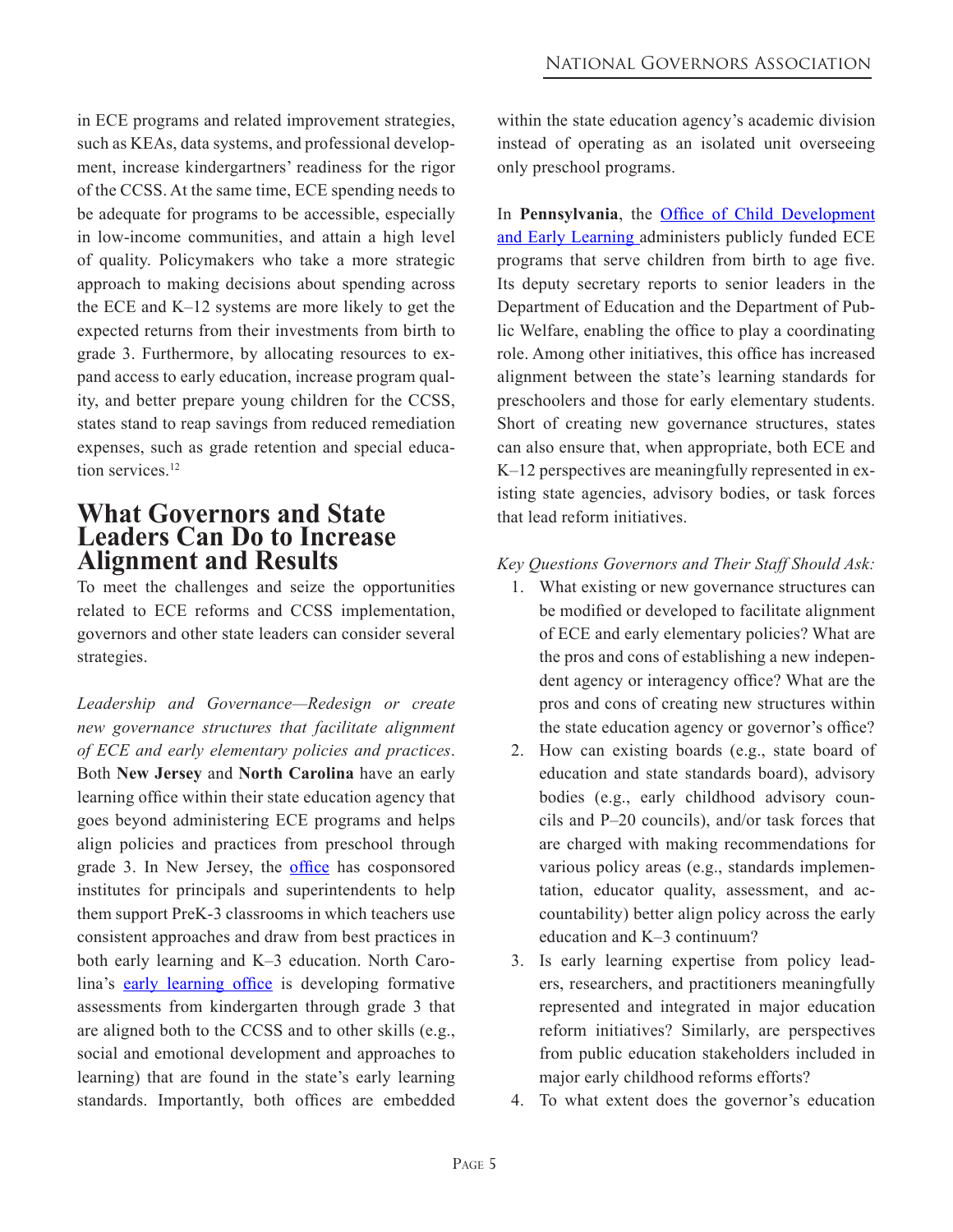policy staff possess expertise in both early learning and public education?

*Learning Standards—Ensure early learning standards and early elementary standards are aligned with each other.* Implementation of the CCSS has prompted states to examine whether their early learning standards in literacy and math are aligned with the new standards. For example, as part of its CCSS adoption, **Massachusetts** used its existing preschool learning standards as the basis for developing prekindergarten learning guidelines for literacy and math that are aligned with the Common Core. The state devel[oped what it refers to as Pre-K through 12 Curricu](http://www.mass.gov/edu/birth-grade-12/early-education-and-care/curriculum-and-learning/)lum Frameworks that describe children's learning and developmental pathways in literacy and math starting at age 3. Other states, such as **North Carolina** and **Washington**, are aligning their K–3 standards, including the CCSS, with their early learning standards by incorporating nonacademic domains, including social and emotional development and approaches to learning, into the early elementary grades so teachers continue to support children's development in those domains beyond preschool. **Pennsylvania** already has developed [standards](http://www.pdesas.org/Standard/StandardsDownloads) from prekindergarten through grade 2 that address the broader domains of learning and development and are aligned to the CCSS.13

#### *Key Questions Governors and Their Staff Should Ask:*

- 1. Do the state's existing early learning standards represent an adequate foundation of knowledge and skills that children need to meet K–12 expectations, especially those reflected by the CCSS?
- 2. Do the state's early elementary standards address domains such as social and emotional skills and approaches to learning that are critical for school readiness and long-term academic success?

*Child Assessments—Develop aligned B–3rd grade assessments that help monitor children's progress toward the academic and developmental goals that are* *reflected in states' early learning standards and the CCSS.* Child assessments during early childhood and at kindergarten entry can help teachers and administrators implement the CCSS by informing them about children's strengths and weaknesses relative to the new standards; this is possible, however, only if the assessments are aligned with the CCSS. When **California** created its voluntary [KEA](http://www.wested.org/desiredresults/training/form_drdpsr.html), for example, the developers made sure it was aligned to the existing preschool assessment *and* the CCSS. **North Carolina** is going a step further by developing K–3 formative assessments that provide teachers with information about students' development in relation to the CCSS and to the broader domains of learning, such as social and emotional development. For the assessments to improve teaching and learning across the B–3rd continuum, both ECE and K–3 teachers and leaders must have access to good data and the training and support necessary to analyze and use that data to improve practice and policies.

#### *Key Questions Governors and Their Staff Should Ask:*

- 1. If the state is developing a new KEA and other early childhood assessments, to what extent do those instruments reflect children's progress toward the Common Core in kindergarten?
- 2. How can the state encourage the development and use of early elementary formative assessments that can measure students' academic, social, and emotional development?
- 3. What new professional development opportunities do ECE and K–3 teachers and leaders need to use assessment data effectively and develop practices and policies that help children become proficient against the CCSS and other critical domains?

*Accountability—Incorporate promising practices from early learning into accountability policies that apply to the early elementary grades.* Relying primarily on assessment data for preschoolers and early elementary students for high-stakes accountability purposes poses some challenges. Consequently, states may want to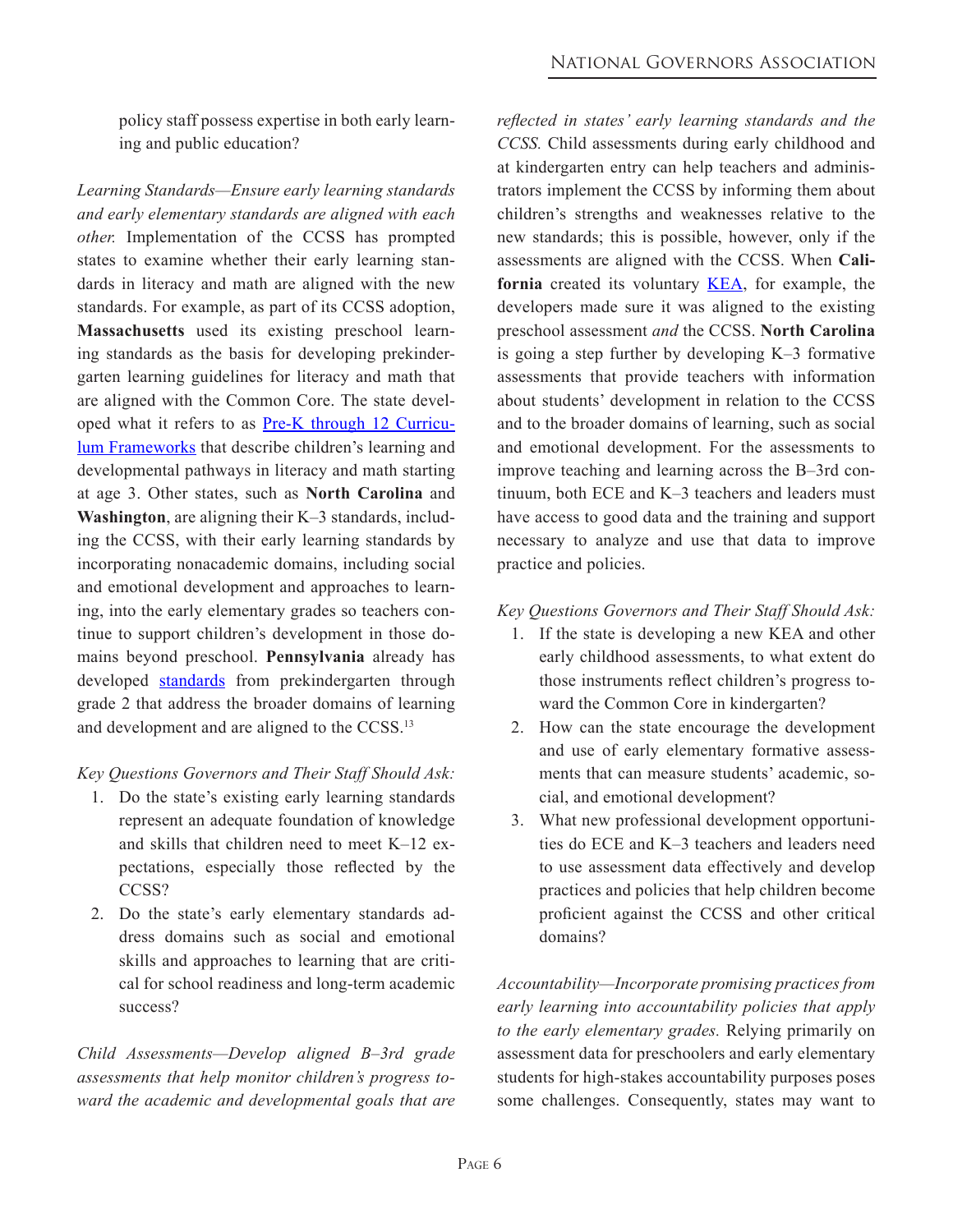consider aligning their education accountability policies for prekindergarten through grade 3 with promising practices from ECE. One option is to consider weighting other quality measures, such as classroom observations, more heavily when evaluating the performance of teachers, schools, and districts.14 The [Classroom Assessment Scoring System \(CLASS\)](http://curry.virginia.edu/research/centers/castl/class), for example, is an observational instrument that gauges the quality of teacher-child interactions and could serve as a valid and reliable indicator of quality in the early elementary grades. CLASS is increasingly being incorporated into state accountability systems for early learning programs, and the instrument's developers are adapting it for use in the later grades. Researchers, including those from the Measures of Effective Teaching project,<sup>15</sup> have demonstrated the instrument's predictive value for student outcomes.<sup>16</sup>

Another promising practice from early learning that can be incorporated into state accountability sys[tems is the Quality Rating and Improvement Sys](http://qrisnetwork.org/)tem (QRIS), a method of gauging the quality of an ECE program and tying incentives and consequences to a program's rating. Programs that participate in a QRIS receive a rating (e.g., 3 stars) that is typically based on observations of the learning environment and determinations of whether policies that promote quality services are in place (e.g., policies related to staff qualifications, class size, child-staff ratios, family engagement, management, and administration). Thus far, states' QRISs do not use child assessment data to derive a program's rating. Studies have shown that participation in a QRIS is related to an increase in program quality. However, in the few instances where researchers have examined the extent to which rating levels are correlated with children's learning and development, the results have been mixed.

Several states, including **Indiana**, **Minnesota**, and **Virginia**, are investigating how their QRIS relates to child outcomes, and findings from these studies should provide further guidance on how assessment data can appropriately be included in QRIS.<sup>17</sup> Although accountability systems like QRIS require more staffing, training, and, therefore, more resources than the typical system based on tests, they can also provide more actionable and reliable data for improvement efforts.18 Policymakers can look to their peers in other states who have more experience with tools such as CLASS and QRIS to improve their education accountability system, especially for the early elementary grades.

#### *Key Questions Governors and Their Staff Should Ask:*

- 1. Does the state have a systematic way of rigorously evaluating the quality and impact of its ECE and K–12 interventions?
- 2. How can the state strengthen its accountability policies for the early elementary grades that are not subject to standardized testing by adapting promising strategies from ECE practice and research?

#### *Teacher/Leader Training and Professional Development*

*• Strengthen the capacity of ECE teachers/leaders to prepare children for the CCSS.* The CCSS sets a higher bar for students starting in kindergarten, and ECE professionals can play an role in helping children reach these standards. State policymakers can leverage their existing human capital investments in early childhood teachers and leaders to ensure that they have the necessary supports to give children the foundation they need. For example, states can examine the extent to which ECE teacher preparation requirements, preservice training programs, and professional development offerings reflect the knowledge and skills these teachers need to promote children's readiness for the CCSS. States that submitted RTTT–ELC proposals can also look for opportunities to align their ECE professional development reform strategies with the CCSS. Finally, some states are considering helping ECE providers use KEA results as one indicator of how well the providers are supporting children's development toward the CCSS. In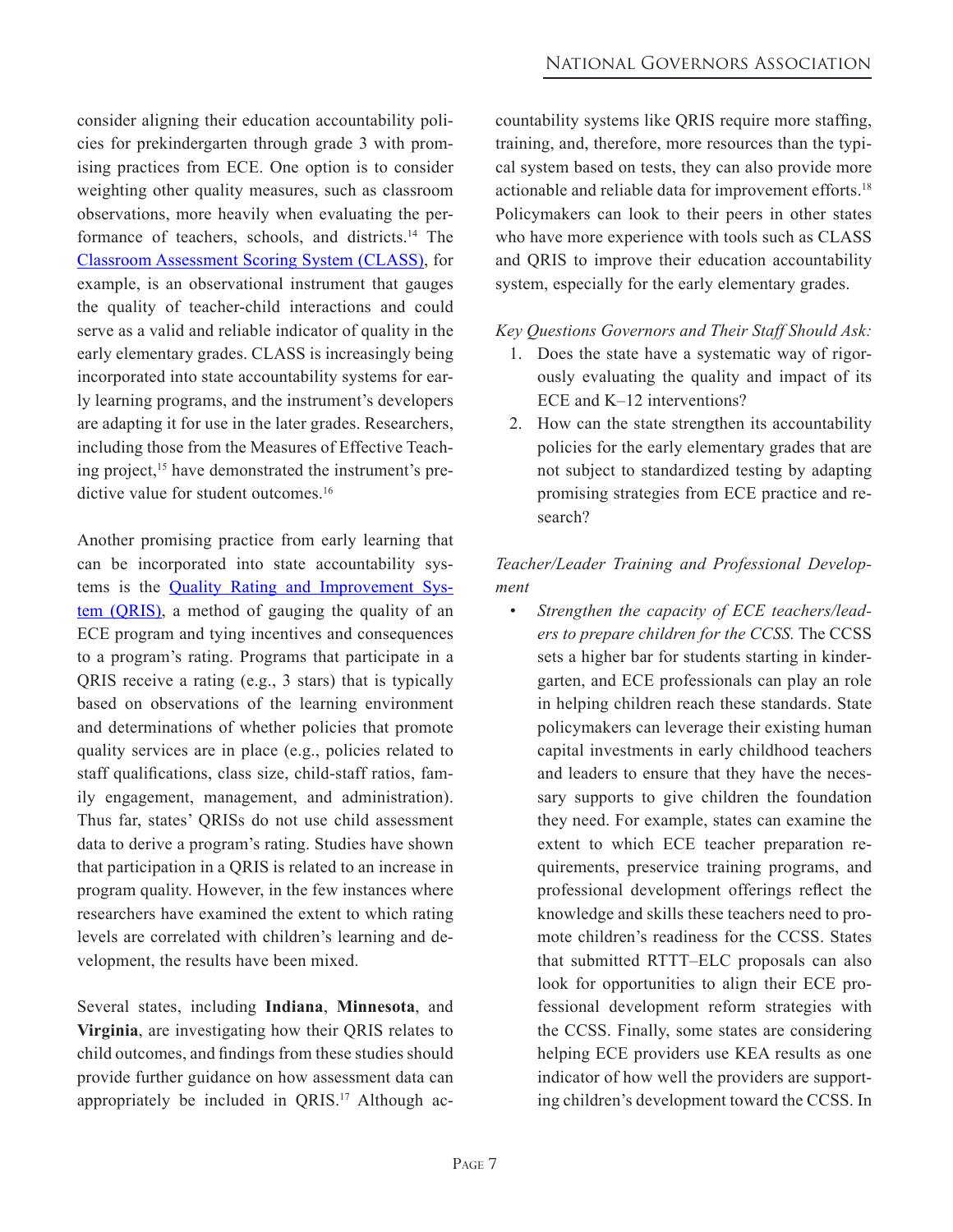its RTTT–ELC application, **Illinois** proposed to provide its preschool program directors with a Kindergarten to Preschool Feedback Report that would include aggregated school readiness data about the children who attended their programs, along with district and statewide averages, so the programs can make more informed decisions about their professional development and other improvement efforts.

- *Help ECE* and *K–3 teachers* align *their* ap*proaches to teaching and learning.* The different approaches early childhood educators and early elementary teachers typically use to work with children—addressing broader goals in learning and development in contrast to focusing on academic achievement—can create an inconsistent educational experience for students as they transition from ECE programs to public schools. With support from an RTTT–ELC grant, **Delaware**, **Massachusetts**, and **Washington** are creating regional centers or teams that bring ECE and early elementary teachers together for joint professional development. Other states are using KEAs as an opportunity to help kindergarten teachers nurture the same set of skills on which high-quality ECE programs focus. **Connecticut**'s RTTT–ELC proposal included professional development strategies (e.g., coaching and online platforms) that help kindergarten teachers analyze KEA results and better support students' social and emotional development.
- *• Develop credential and certification policies for elementary teachers and principals that support both the CCSS and best practices in early education.* Elementary educators' training experiences and requirements should build their capacity to support the CCSS as well as the development of social and emotional skills and approaches to learning that are critical to later achievement. Unfortunately, analyses by national organizations find elementary teacher preparation programs tend to lack strong content that helps teachers support children's well-rounded

[development. The National Council for Accredi](http://www.ncate.org/dotnetnuke/LinkClick.aspx?fileticket=gY3FtiptMSo%3D&tabid=706)tation of Teacher Education found most teacher preparation programs require only minimal coursework in child development, and they do, these classes often do not address applications in educational settings and are not connected to student-teaching experiences.<sup>19</sup>

[The early childhood standards of the National Board](http://www.nbpts.org/userfiles/file/ec_gen_standards5_15_12.pdf)  for Professional Teaching Standards, which covers teachers of children ages 3 to 8, promote teacher competencies that address core academic skills and children's social and intellectual development.<sup>20</sup> States can look to those standards when considering improvements to their teacher preparation policies. In addition, state policies can help principals and other K–12 leaders become more knowledgeable about ECE best practices that improve early elementary instruction, thereby increasing their capacity to promote effective education across the prekindergarten-to-grade 3 continuum. **Illinois** recently enacted [legislation](http://illinoisschoolleader.org/documents/30Code_FINALRULES.pdf) embedding more ECE content in its principal certification requirements.21

#### *Key Questions Governors and Their Staff Should Ask:*

- 1. How can the state increase the capacity of ECE teachers, leaders, and training programs to help more young children be well prepared for success in school and to make progress toward proficiency on the CCSS?
- 2. To what extent have efforts to implement the Common Core involved ECE stakeholders so these groups are aware of what is expected of children as they leave early learning programs and enter kindergarten?
- 3. How can the state and districts create opportunities for ECE and K–3 teachers and leaders to learn together in order to develop more consistent approaches that help more children reach higher expectations?
- 4. How can the state help articulate core competencies that all ECE and K–3 teachers and leaders need? How can the state ensure that a common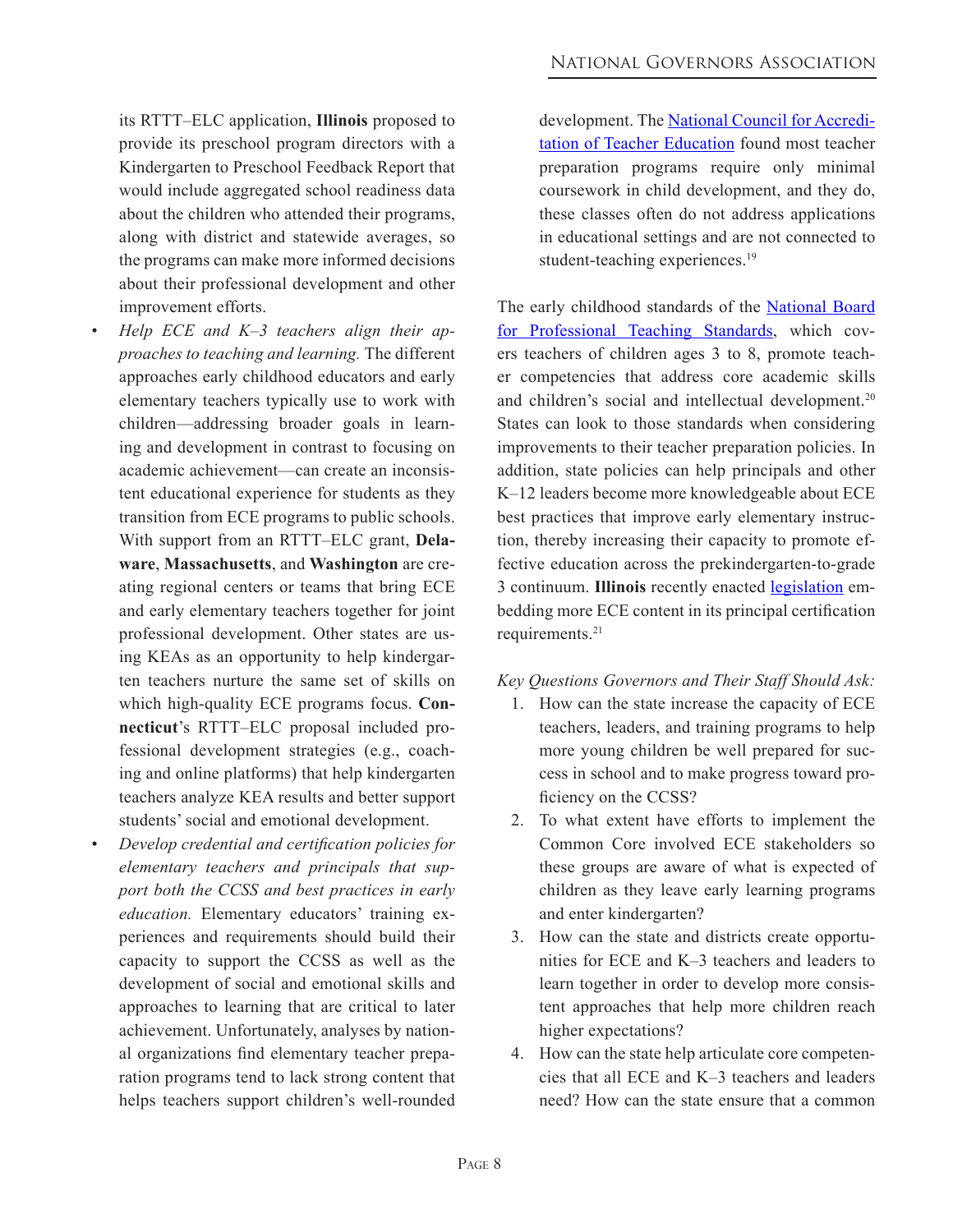set of knowledge and skills is reflected in credentialing, certification, preparation, and professional development policies?

*Resource Allocation and Reallocation—Realign resources to support access to high-quality ECE programs.* Children, especially those in low-income and high-need communities, would have a better chance to take on the CCSS in the early elementary grades and beyond if they had access to high-quality ECE programs. Currently, 10 states do not fund prekindergarten; in 10 other states, fewer than 10 percent of all four-year-olds have access to state-funded preschool.<sup>22</sup> Also, 40 states currently do not require school districts to provide full-day kindergarten.<sup>23</sup> While state budgets remain tight, some policymakers have found ways to support early learning investments. In **Connecticut**, Governor Dan Malloy proposed increased funding for prekindergarten as part of his school reform strategy and, in 2012, the legislature approved expanding access to such programs to 1,000 more children. Similarly, Governor Mitch Daniels in **Indiana** has long championed voluntary full-day kindergarten and, during the past legislative session, legislators passed a bill that fully funds the initiative.

New investments in this economy are challenging, but as states continue to examine the productivity of their education spending—from early childhood through postsecondary—they may be able to find efficiencies that result in cost savings. Reallocating existing funding to research-based strategies in the early years can reduce spending for education in the future through a lessened need for later remediation. At the same time, to provide a strong foundation for children to reach the CCSS, any resources allocated to ECE programs must support high-quality standards and include mechanisms for monitoring the quality of those programs and their effect on children.

#### *Key Questions Governors and Their Staff Should Ask:*

1. Has the state identified research-based investment opportunities in ECE that can increase children's capacity to be ready for school and reach the CCSS?

2. Does the state have mechanisms to monitor its education investment from birth through the postsecondary years so policymakers can identify and take advantage of opportunities for efficiencies, reallocation, and consolidation that maximize the utility of the state's resources?

### **Conclusion**

In the next few years, because of major initiatives such as the Common Core State Standards, Race to the Top, and the Early Learning Challenge, most states will be engaging in both ECE and K–12 reforms. If the respective leaders of these efforts do not take steps to align their policies, they risk working at cross-purposes. In contrast, by coordinating their strategies, state policymakers can develop a more coherent and aligned approach to teaching and learning from early childhood to the primary grades that enables educators to reinforce and build on children's development as they progress from infancy to preschool to kindergarten and beyond. With more aligned goals and strategies, states can use limited resources more efficiently. Investments in early learning are more likely to support achievement in the early elementary grades while K–12 funding can reinforce those early childhood skills that are critical to later success.

Importantly, aligning ECE and K–12 policies is not a one-time project. It is a continuous process that requires governance structures that are charged to ensure systematic communication among leaders across the birth-to-12th grade continuum, develop a coherent strategy for improving student achievement, and promote collaboration between early learning and public education leaders. Governors and their staff are best positioned to drive this process because they have jurisdiction over the relevant executive agencies and an understanding of the agencies' respective goals and strategies. Gubernatorial leadership is critical to shape a blueprint for raising student achievement that reflects best practices from both early learning and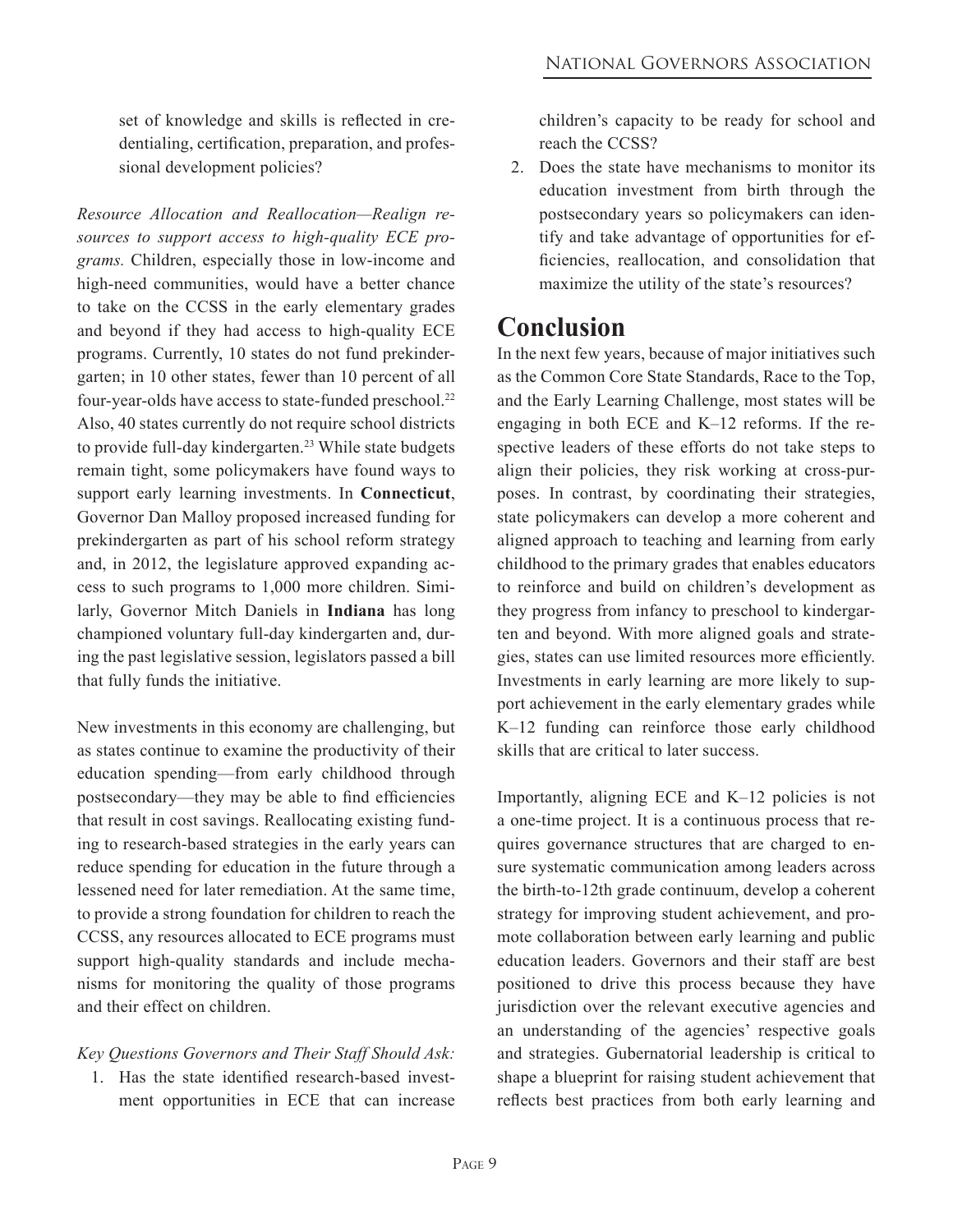K–12 education. It also is essential for mobilizing resources to execute a vision that better serves children and educators.

# **Additional Resources**

[Education Commission of the States, "Early Care and](http://www.ecs.org/clearinghouse/77/68/7768.pdf)  Education: Aligning the Early Years and the Early Grades," *The Progress of Education Reform 9*, no. 1 (2008): 1–4.

[Pew Center on the States,](http://www.pewstates.org/research/reports/transforming-public-education-85899376968) *Transforming Public Education: Pathway to a Pre-K–12 Future* (Washington, DC: Pew Center on the States, 2011). Rachel Demma, *Building Ready States: A [Governor's](http://www.nga.org/files/live/sites/NGA/files/pdf/1010GOVSGUIDEEARLYCHILD.PDF)*

*Guide to Supporting a Comprehensive High-Quality Early Childhood State System* [\(Washington, DC: NGA](http://www.nga.org/files/live/sites/NGA/files/pdf/1010GOVSGUIDEEARLYCHILD.PDF) Center for Best Practices, October 2010).

[Ruby Takanishi and Kristie Kauerz, "PK Inclusion:](http://leadershiplinc.illinoisstate.edu/researchcompendium/documents/PKInclusionGettingSeriousaboutP16.pdf) Getting Serious about a P–16 Education System," *Phi Delta Kappan 89*, no. 7 (March 2008): 480–87.

Tabitha Grossman, Ryan Reyna, and Stephanie Shipton, *Realizing the Potential: How Governors Can Lead Effective Implementation of the Common Core State Standards* [\(Washington, DC: National Gover](http://www.nga.org/files/live/sites/NGA/files/pdf/1110CCSSIIMPLEMENTATIONGUIDE.PDF)nors Association, October 2011).

> *Contact: Albert Wat Senior Policy Analyst 202/624-5386*

> > *October 2012*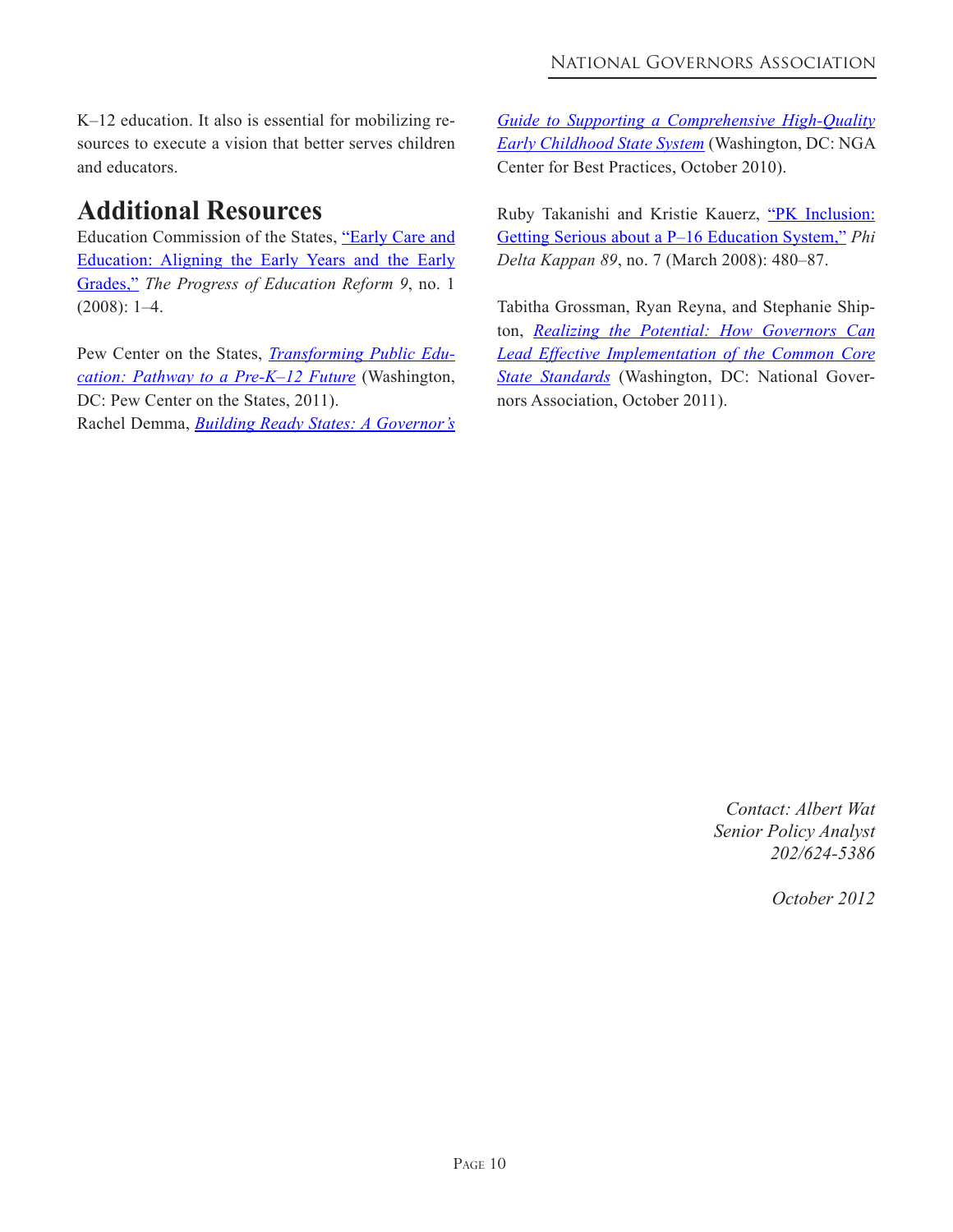# **Endnotes**

- 1. Tamara Halle et al., *Disparities in Early Learning and Development: Lessons from the Early Childhood Longitudinal Study— Birth Cohort* (Washington, DC: Child Trends, 2009), http://www. childtrends.org/Files/Child\_Trends-2009\_07\_10\_FR\_DisparitiesEL.pdf; and Betty Hart and Todd R. Risley, *Meaningful Differences in the Everyday Experience of Young American Children* (Baltimore, MD: Paul H. Brookes Publishing, 1995).
- 2. Terri J. Sabol and Robert C. Pianta, "Patterns of School Readiness Forecast Achievement and Socioemotional Development at the End of Elementary School," *Child Development 83*, no. 1 (January/February 2012): 282–99; Douglas H. Clements and Julie Sarama, "Early Childhood Mathematics Intervention," *Science 33* (August 19, 2011): 968–70; and David K. Dickinson, "Teachers' Language Practices and Academic Outcomes of Preschool Children," *Science 33* (August 19, 2011): 964–67.
- Greg J. Duncan et al., "School Readiness and Later Achievement," *Developmental Psychology 43*, no. 6 (2007): 1428–46, http://ccf.tc.columbia.edu/pdf/School\_Readiness\_Study.pdf.
- 4. Clive Belfield et al., "The High/Scope Perry Preschool Program: Cost-Benefit Analysis Using Data from the Age-40 Follow-Up," *The Journal of Human Resources 41, no. 1 (*2006): 162–90; W. Steven Barnett and Leonard N. Masse, "Comparative Benefit– Cost Analysis of the Abecedarian Program and its Policy Implications," *Economics of Education Review 26* (2007): 113–25, http://nieer.org/sites/nieer/files/BenefitCostAbecedarian.pdf; Arthur J. Reynolds et al., "Age 26 Cost–Benefit Analysis of the Child-Parent Center Early Education Program," *Child Development 82*, no. 1 (January/February 2011): 379–404, http://onlinelibrary.wiley.com/doi/10.1111/j.1467-8624.2010.01563.x/pdf; Albert Wat, *The Case for Pre-K in Education Reform* (Washington, DC: The Pew Center on the States, 2010), http://www.pewstates. org/uploadedFiles/PCS\_Assets/2010/The\_Case\_for\_PreK.pdf; and Gregory Camilli et al., "Meta-Analysis of the Effects of Early Education Interventions on Cognitive and Social Development," *Teachers College Record 112*, no. 3 (2010): 579–620.
- 5. See, for example, Michael Puma et al., *Head Start Impact Study* (Washington, DC: US Department of Health and Human Services, 2010), http://www.acf.hhs.gov/programs/opre/hs/impact\_study/reports/impact\_study/hs\_impact\_study\_final.pdf.
- 6. Jeanne Brooks-Gunn, "Early Childhood Education: The Likelihood of Sustained Effects," in *The Pre-K Debates,* ed. Edward Zigler, Walter S. Gilliam, and W. Steven Barnett (Baltimore, MD: Paul Brookes Publishing, 2011), 200–07.
- 7. California, Delaware, Maryland, Massachusetts, Minnesota, North Carolina, Ohio, Rhode Island, and Washington were awarded the initial RTTT–ELC grants. Five other states have been invited to apply for subsequent RTTT–ELC grants: Colorado, Illinois, New Mexico, Oregon, and Wisconsin.
- 8. Three RTTT–ELC applicants have not adopted the CCSS: Minnesota, Nebraska, and Puerto Rico. Minnesota did use the CCSS as a base for its English language arts standards.
- 9. Harriet Dichter and Albert Wat, *Analysis of Race to the Top— Early Learning Challenge Application Section on "Sustaining Effects into the Early Elementary Grades"* (Chicago, IL: The Ounce of Prevention Fund, 2012), http://www.ounceofprevention.org/national-policy/Sustaining-Effects-6-10-12.pdf.
- 10. "Approaches to learning" refers to attitudes and habits such as curiosity, initiative, and persistence children have that help them

 become effective learners. See Sarah Daily, Mary Burkhauser, and Tamara Halle, *A Review of School Readiness Practices in the States: Early Learning Guidelines and Assessments* (Washington, DC: Child Trends, 2010), http://www.childtrends.org/ Files/Child\_Trends-2010\_06\_18\_ECH\_SchoolReadiness.pdf.

- 11. Collecting early childhood assessment data that are reliable and valid for high-stakes purposes is challenging for several reasons. It is often difficult to get an accurate "read" of young children's competency on a certain skill, because their development can be highly variable during the early years. They may also be unreliable test takers because they are not familiar with the concept and purpose of testing. Furthermore, because standardized tests designed to be administered in large groups are not feasible in the early grades, assessing younger children usually entails one-on-one interactions or observations. These methods require much more time, training, and resources. For more, see Catherine E. Snow and Susan B. Van Hemel, eds., *Early Childhood Assessments: Why, What, and How* (Washington, DC: National Research Council of the National Academies, 2008); and Thomas Schultz and Sharon Lynn Kagan, *Taking Stock: Assessing and Improving Early Childhood Learning and Program Quality* (Washington, DC: The National Early Childhood Accountability Task Force, 2007), http://ccf.tc.columbia.edu/pdf/ Task\_Force\_Report.pdf.
- 12. Lawrence J. Schweinhart et al., *Michigan Great Start Readiness Program Evaluation 2012: High School Graduation and Grade Retention Findings* (Ypsilanti, MI: HighScope Educational Research Foundation, 2012); Ellen Frede et al., *The APPLES Blossom: Abbott Preschool Program Longitudinal Effects Study—Preliminary Results through 2nd Grade Interim Report* (New Brunswick, NJ: National Institute for Early Education Research, 2009); and Arthur J. Reynolds et al., "Age 21 Cost-Benefit Analysis of the Title I Chicago Child-Parent Centers," *Educational Evaluation and Policy Analysis 24* (2002): 267–303.
- 13. See Pennsylvania Department of Education, "Standards Aligned System," http://www.pdesas.org/Standard/StandardsDownloads.
- 14. Robert C. Pianta, *Implementing Observation Protocols: Lessons for K–12 Education from the Field of Early Childhood* (Washington, DC: Center for American Progress, 2012), http://www. americanprogress.org/wp-content/uploads/issues/2012/05/pdf/ observation\_protocols.pdf.
- 15. The MET project is a research initiative funded by the Gates Foundation that seeks to "identify multiple measures and tools that—taken together—can provide an accurate and reliable picture of teaching effectiveness." Visit http://www.metproject.org.
- 16. Center for Advanced Study of Teaching and Learning, *Measuring and Improving Teacher-Student Interactions in PK–12 Settings to Enhance Students'Learning* (Charlottesville, VA: University of Virginia Curry School of Education), http://www. teachstone.org/wp-content/uploads/2011/05/class-mtp-pk-12 brief.pdf; and Thomas J. Kane and Douglas O. Staiger, *Gathering Feedback for Teaching* (Seattle, WA: Bill & Melinda Gates Foundation, 2012), http://www.metproject.org/downloads/ MET\_Gathering\_Feedback\_Research\_Paper.pdf.
- 17. Gail L. Zellman and Lynn A. Karoly, *Moving to Outcomes* (Santa Monica, CA: RAND Corporation, 2012), http://www.rand.org/ content/dam/rand/pubs/occasional\_papers/2012/RAND\_OP364. pdf.